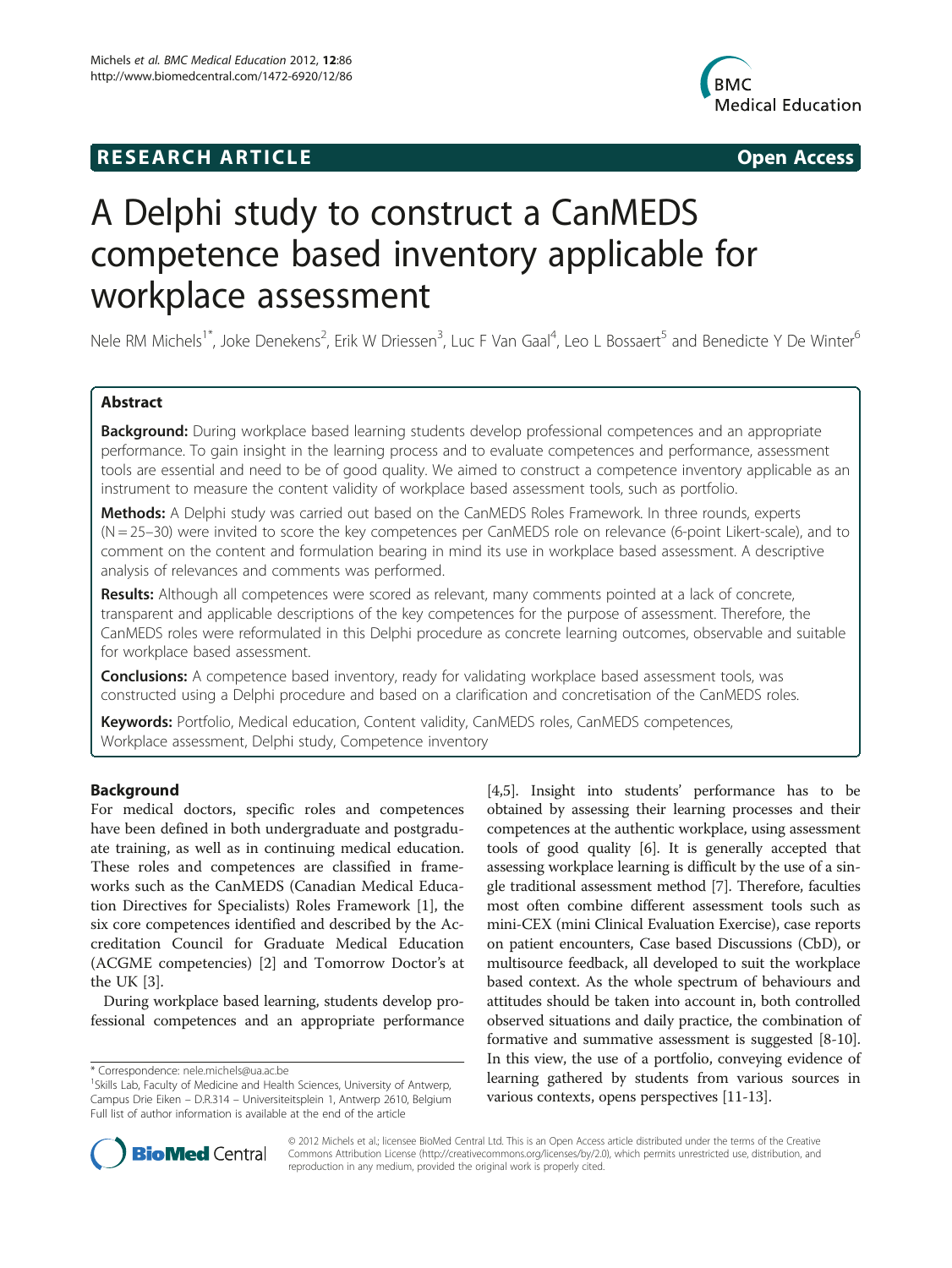In this study, we wanted to construct a validated inventory to investigate whether clinical competences could really be assessed by a workplace based assessment tool like portfolio. As such we will be able to measure the content validity of portfolios. Content validity is defined as the degree to which the content of the assessment instrument covers the intended learning objectives. Studies addressing the content validity using validating inventories are scarce in the field of portfolio assessment [\[14-16\]](#page-8-0) [Michels NRM, Remmen R, Denekens J, van Rossum H, De Winter BY. A systematic review of validity facets in portfolio research: hit the target and don't miss the point. Submitted], but nevertheless necessary to explore the quality of this tool.

To construct a competence inventory, we used a Delphi procedure to obtain expert opinion on the competences medical students can and should gain during workplace learning. In the Delphi procedure the Can-MEDS Roles Framework, already introduced in our medical school and validated in an international, European context [[17](#page-8-0)], was used as basis for the inventory.

## Methods

## Delphi procedure background

We used a conventional Delphi survey in a paper-andpencil form [[18](#page-8-0),[19](#page-8-0)]. A starting document was designed and sent to a group of respondents. After the document was returned, the data were anonymously analysed and the document was revised. The revised version was then resent to the respondents, including the opinions and remarks of colleague-respondents. Classically, several rounds are organised in a Delphi procedure, ultimately leading to a consensus document. To obtain a scientifically sound Delphi round and to anticipate on unpredictable distractions, some control systems were built in. On behalf of the experts, strict guidelines and clear information regarding the Delphi process and the main research question as well as regarding their particular assignment were written and distributed before each Delphi round. In addition, the principal researcher analysing the various data rigorously guarded the proceeding of the Delphi process towards achieving a consensus. Additional interviews with a small number of the experts were performed to properly guide the process and to discuss whether the original design was maintained. A large group of experts with several backgrounds and, clearly, different rankings and positions participated, offering the ideal audience for a Delphi method. They are described further on in detail. Anonymity was guaranteed.

Since 2002, the medical school at the University of Antwerp uses a portfolio to mentor and assess students during their fulltime internship, organised in year 6 [[20,21\]](#page-8-0). Accordingly, the setting of this study was

decided to be the internships during undergraduate medical training, specifically workplace based learning and assessment.

#### Delphi expert panel

A group of 30 experts was invited to participate. The experts were selected based on two main criteria: either from the educational staff provided they possessed medical experience, or from the medical staff provided they were familiar with the portfolio as a workplace based assessment tool. In more detail, the expert team consisted of 7 internal staff members (all from the skills lab team), 20 external staff members (being general practitioners  $(N = 6)$  or clinicians from 14 different clinical disciplines  $(N = 14)$ ), and 3 members of the educational staff with medical experience. As we wanted to minimise the bias caused by the fact that portfolios in different settings could have different meanings and could include different contents, we selected experts mostly linked to the University of Antwerp and/or the Antwerp University Hospital. To compensate this locality, one of the inclusion criteria was having international expertise. We discussed the aim and the procedure of the study with the experts and handed over sufficient information. They all signed informed consent. Ethical approval was given by the ethics committee of the Antwerp University Hospital.

## Delphi starting document

A subgroup of the experts designed the starting document. A Flemish translation of the CanMEDS roles [\[1](#page-7-0)] was previously agreed at a committee meeting of the 5 Flemish universities [\[22\]](#page-8-0). Our group decided to use this as starting point. As such, all the 7 CanMEDS roles, namely Medical Expert, Communicator, Collaborator, Manager, Health advocate, Scholar, and Professional, were listed and structured with each of them having 2 to 7 corresponding key competences (Additional file [1](#page-7-0): Table S1 Starting document).

## Delphi protocol – first round

Table [1](#page-2-0) illustrates the protocol of our Delphi study. In the first Delphi round, the experts were asked to consider two main issues. Firstly, they were asked to scale the relevance of the key competences bearing in mind assessment of students during their internships. Specifically, they were asked whether the formulation of the key competences was appropriate for assessing observable behaviour at the workplace. The experts scored on a 6 point Likert scale  $(1 = not$  relevant;  $6 = very$  relevant), thereby acknowledging that all scores >3 were considered as relevant. Secondly, there was free space for suggestions or remarks per key competence and per CanMEDS role as a whole, both on formulation and on content.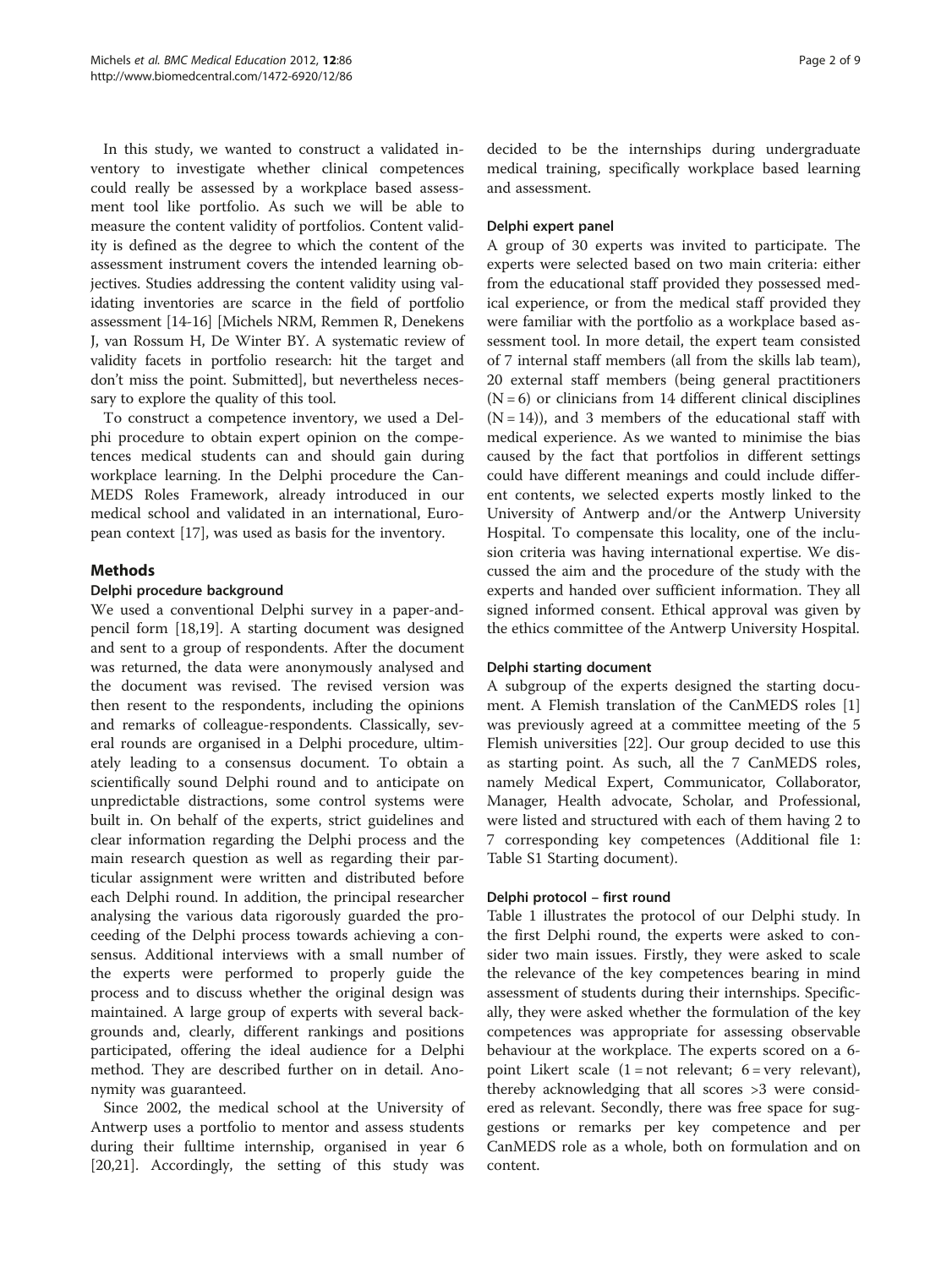<span id="page-2-0"></span>Table 1 Protocol description of the Delphi procedure

| Delphi<br>round | N experts | Response<br>rate | <b>Document</b>                                                           | Task / Ouestion                                                            | <b>Analysis</b>             |
|-----------------|-----------|------------------|---------------------------------------------------------------------------|----------------------------------------------------------------------------|-----------------------------|
| $n^{\circ}$ 1   | 30        | 83% (25/30)      | document 1:<br>Flemish translation of<br>CanMEDS (cfr. Additional file 1) | - relevance? (6 point Likert scale)                                        | - frequency                 |
|                 |           |                  |                                                                           | - suggestions?                                                             | - listing suggestions       |
| $n^{\circ}$ 2   | 25        | 88% (22/25)      | $document 1 + round 1$<br>comments                                        | - relevance? (6 point Likert scale)                                        | - frequency                 |
|                 |           |                  |                                                                           | - (non)-agreement on listed suggestions?                                   | - listing (non-) agreements |
| $n^{\circ}$ 3   | 25        | 96% (24/25)      | document 2:<br>revision of document 1<br>using round 1 & 2 comments       | 1) Are the competences formulated sufficiently<br>concrete and assessable? | - last revision             |
|                 |           |                  |                                                                           | 2) Is there overlap between certain competences<br>and/or roles?           |                             |
|                 |           |                  |                                                                           | 3) Are certain aspects of competences or<br>roles missing?                 |                             |

Description of the three Delphi rounds concerning the number of invited experts, the response rate, the document in that particular round, the requested task of the experts and the analysis performed.

#### Delphi data analyses

Descriptive statistics (medians, the  $25$  and  $75<sup>th</sup>$  percentiles and the percentage of non-relevant scores) were calculated after every round. A Mann–Whitney  $U$  test was performed to investigate potential different scoring behaviours between experts of the internal staff and external experts.

All the suggestions and remarks were anonymously and literally registered. For the purpose of a final analysis, at the end of the Delphi study, they were structured and categorised based on the principles of thematic analysis (by NM) [\[23\]](#page-8-0).

#### Delphi protocol – second round

In the second Delphi round the previous analyses on the frequencies and remarks, were forwarded anonymously to all the respondents of the first round  $(N = 25)$ . Equipped with the feedback, the experts had to score once again all the key competences on their relevance taking into account the medians and the remarks of all the experts. Besides, they were asked to formulate again suggestions and remarks.

#### Delphi protocol – third round

After the first two Delphi rounds, a thorough revision of the competence inventory was carried out in line with the remarks and suggestions of the experts, the analyses of the previous rounds, literature data, and discussions with some of the experts. This revised version of the inventory was sent in the third Delphi round to the 25 experts of the second round. The experts were required to give remarks and/or suggestions keeping in mind the following 3 questions: 1) Are the key competences formulated sufficiently concrete and assessable as regards the workplace? 2) Is there overlap between different key competences within or over specific CanMEDS roles? and 3) Are certain aspects of the key competences or CanMEDS roles still missing?

A fourth and last Delphi round was held to assure all the experts agreed with the consensus reached at the end of the third Delphi round.

#### Results

Twenty-five of the 30 experts responded in the first Delphi round (response rate of 83%) (Table 1). Three nonresponders withdraw their participation due to a lack of time, one non-responder estimated himself not sufficiently competent in this field and one expert did not respond at all. The second Delphi round had a response rate of 88%: from the 25 responders of Delphi round 1, 22 responded in the second round. At this time point, the non-responders were unable to take part due to medical reasons or a lack of time in the proposed time period. Nevertheless, they all agreed to participate in subsequent rounds. Therefore, the 25 responders of round 1 were mailed for cooperation in the third Delphi round. Only 1 expert could not participate in the third round because of medical reasons, resulting in a response rate of 96%.

#### Delphi round 1

The median scores on relevance of the key competences demonstrated that all the key competences of all the different roles were rated as relevant (Figure [1](#page-3-0)A and Additional file [1:](#page-7-0) Table S1). Five key competences reached 6/6 as median score, while the lowest median score was still 4/6 for 3 key competences (Additional file [1](#page-7-0): Table S1). Although these median scores underline the relevance of all key competences globally, some experts scored some key competences as nonrelevant. Key competence n° 12, 13, 15, and 25 were scored non-relevant by respectively 25.1, 32, 28, and 36.3% of the experts (Additional file 1: Table S1). The Mann–Whitney U test found no statistical significant  $(p = 0.581)$  differences between the internal and the external expert group.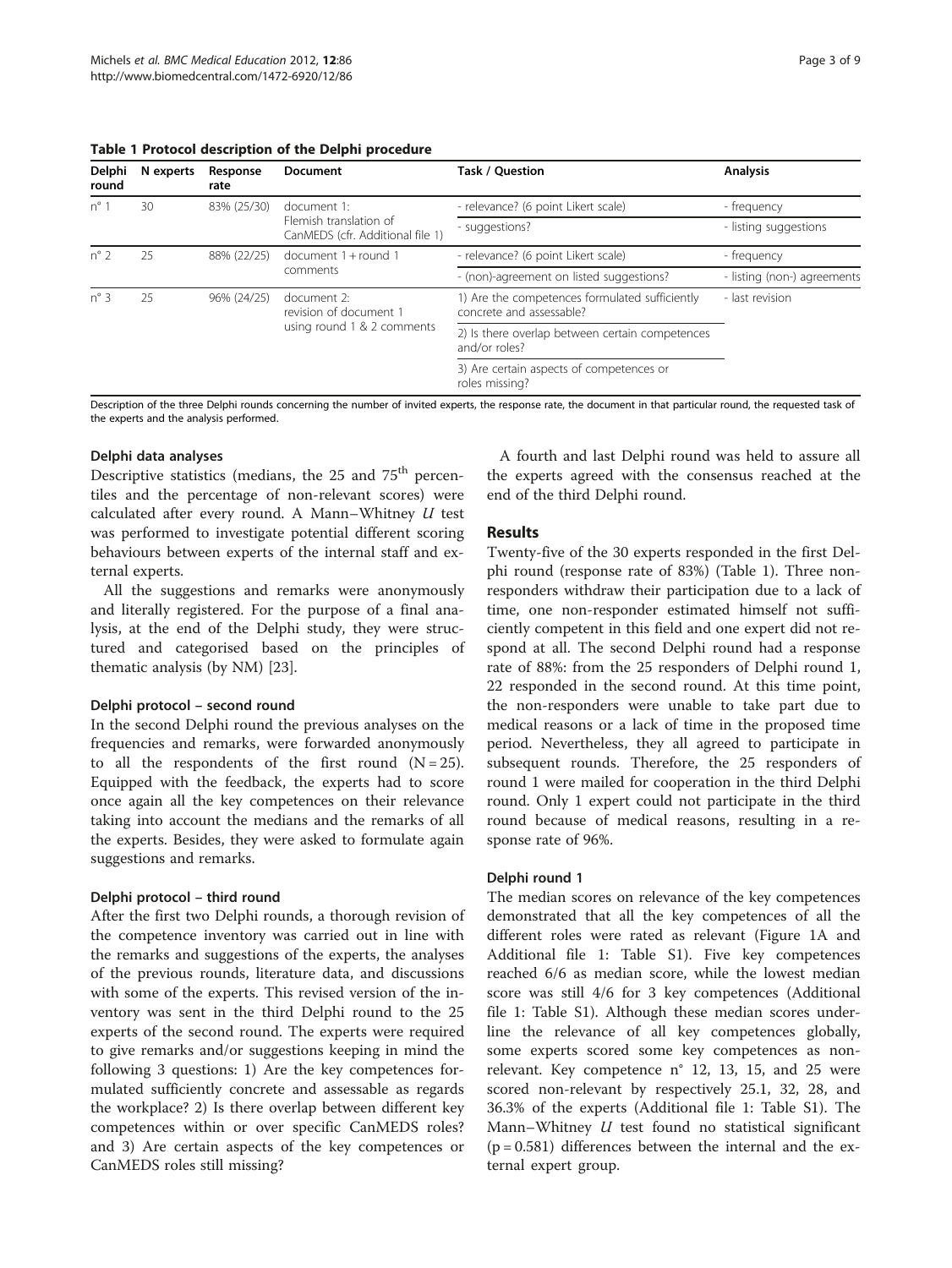<span id="page-3-0"></span>

Interestingly, the first Delphi round delivered many remarks and suggestions  $(N = 389)$ . The number of remarks per key competence, per CanMEDS role in general, and on the list as a whole are presented in Additional file [1:](#page-7-0) Table S1.

Categorisation in themes showed that most of the comments regarded the applicability for assessment of the key competence (33%), and the lack of concreteness of the competence descriptions (32%). Furthermore, the experts suggested additional terms or concepts concerning both the description and the content of the key competences (11%), and mentioned overlaps between key competences or CanMEDS roles (5%). Table 2 depicts some representative quotes. The importance of key competences or CanMEDS roles was additionally confirmed by the remarks (8%), and the connection between some key competences and the (undergraduate) educational level of the students was questioned (8%). Three percent of the remarks dealt with comments on the general

education in medical school and on the internships itself or their organisation.

## Delphi round 2

As seen in Figure 1B, 8 key competences scored a median of 4 on the Likert scale compared to 3 key competences in round 1. The 3 key competences, mentioned in round 1, remained at a score 4 in the second round. Additionally, 2 key competences of the Collaborator role (n°10 and n°11), 1 extra key competence of the Manager role (n°14), 1 of the Health advocate role (n°19), and 1 of the Professional role (n°27) scored lower on relevances than in round 1. For the highest scores, 3 key competences scoring a median of 6 were identical with the first round. There was 1 additional score of 6 in the Communicator role (n°7). Nevertheless, both in the Medical Expert role and the Professional role 1 competence scored 5 instead of 6 (n°5 and n° 30).

Table 2 Examples of quotes given by the experts in the first Delphi round

| comments                            | example of quotes                                                                     | role & n° of key competence               |  |
|-------------------------------------|---------------------------------------------------------------------------------------|-------------------------------------------|--|
| about applicability for assessment  | "What exactly do you want to assess?"                                                 | Medical Expert $- n^{\circ}5$             |  |
|                                     | "Isn't it better to evaluate whether students ask for<br>supervision in time or not?" | Professional – $n^{\circ}$ 30             |  |
| on the lack of concrete competences | "What do you mean by 'additional information'?"                                       | Collaborator $- n^{\circ}11$              |  |
|                                     | "too vague and formulated too difficult"                                              | Health advocate $-$ n° 18                 |  |
| on formulation or content           | "communication with the patient is missing (a bit)"                                   | Communicator – general remark on the role |  |
|                                     | "+ responsibility (daring to give and to take)"                                       | Collaborator – general remark on the role |  |
| on overlap                          | "Isn't this rather a key competence of Communicator?"                                 | Scholar – $n^{\circ}$ 25                  |  |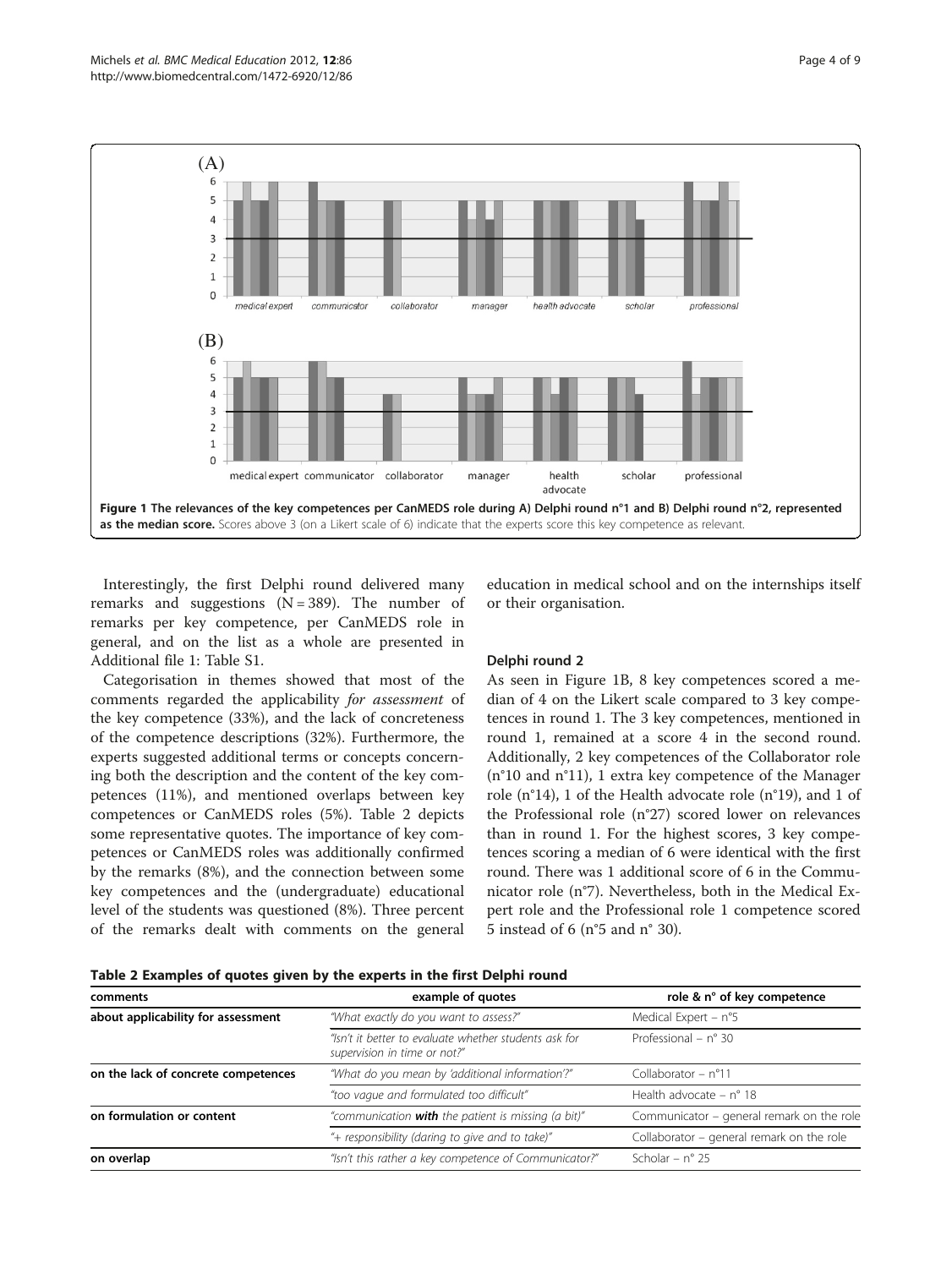The Mann–Whitney  $U$  test found no statistical significant  $(p = 0.428)$  differences between the internal and the external expert group.

In both rounds, the highest scores on relevance of key competences are found in the Medical Expert role, the Communicator role, and the Professional role, while the lowest (still relevant) scores are seen in the Collaborator, the Manager, the Health Advocate and the Scholar role.

In the second Delphi round experts were asked to react on their colleagues' remarks during the first Delphi round. The huge amount of remarks made it impossible to take decisions on including or excluding remarks on the base of percentages. Sometimes opinions were different and contradictory, sometimes not. Besides, a lot of remarks were too fundamental to reject, although some made by a minority of experts. Based on the thematic analysis of round 1 and the results of round 2, three main and important issues arose i.e. the need to 1) concretise the competences, hence to formulate them more applicable for assessment purposes, 2) eliminate the existing overlaps between key competences and CanMEDS roles, and 3) add missing aspects.

At this point, a revision of the working inventory of competences became inevitable. CanMEDS roles and key competences were revised in order to take the above mentioned issues on concreteness, overlap, and missing key competences into account. This revision was based on all the data of both Delphi rounds, the original Can-MEDS descriptions [\[24](#page-8-0)], and literature data dealing with identical investigations on medical competences [[17,25,26\]](#page-8-0). Discussions with some of the experts (BDW and JD) facilitated the process, especially when controversies in the experts' opinions arose.

## Delphi round 3

In the third Delphi round this adapted inventory was sent to the experts. The purpose was to obtain experts' remarks and/or suggestions regarding the novel formulation of the competences, regarding existing overlap between certain key competences and/or CanMEDS roles, and regarding missing aspects of competences or roles. Seventy-nine percent of the experts had no major remarks on the renewed inventory (per expert  $\leq 11$ remarks on the whole list with a median of 7 (3–11 (25– 75 percentiles)). All the remarks given by the experts were included in the development of the definitive competence inventory which was confirmed by the fourth and last Delphi round. As presented in Table [3](#page-5-0), this competence inventory offers for each CanMEDS role a number of actively formulated competences students have to achieve at the workplace.

#### **Discussion**

The goal of this study was to develop an adequate tool to evaluate whether competences can be measured (content validity) by workplace based assessment tools. We used a Delphi procedure to develop a competence inventory based on the CanMEDS roles. Our first aim was to investigate which of the CanMEDS competences could remain or could not remain in this competence evaluation tool. Rather unexpectedly, some fundamental issues arose which will be discussed below.

Firstly, this Delphi study reinforces the CanMEDS Roles Framework based on the high percentages of relevance of the different roles and competences. However, the applicability as an assessment tool for workplace based learning was questioned in this Delphi procedure.

Regarding the relevance of the roles and competences, Ringsted et al. (2006) found comparable mean ratings in a similar study investigating the importance of the aspects of competences described by the CanMEDS roles outside Canada in Denmark: overall mean rating of 4.2/5 versus our 4.8/6 and 4.6/6 in the  $1<sup>st</sup>$  and  $2<sup>nd</sup>$  round [[17\]](#page-8-0). In further agreement with our findings, the Communicator role achieved high ratings; whereas the Collaborator and Health advocate role scored rather lower, yet still relevant. In our study, however, the experts perceived the Manager and Scholar role equally relevant as the Collaborator and Health advocate role. Conceivably, this could be explained by the difference in setting: Ringsted et al. surveyed both interns as postgraduate trainees and specialists where the postgraduate trainees and specialists (i.e. more experienced clinicians) perceived the Manager role as more relevant than the group of interns (students).

A second apparent finding was the necessity to reformulate and rearrange the list of the CanMEDS roles and their key competences. The wide and international introduction of the CanMEDS Roles Framework in medical education, shows how valuable they are for outlining the competences students have to achieve to become good doctors. However, the link with assessment is not automatically achieved and was also not intended in the original Framework. In literature, the lack of tools to evaluate students in their attempt to acquire the different CanMEDS roles is acknowledged [[27](#page-8-0)]. Interestingly, the data of our Delphi study strongly emphasised this need. Changes in formulations and structure were however required to obtain a list of key competences formulated in a useful way for assessment at the workplace. In the next paragraph, we will describe the experts' suggestions to improve the inventory for assessment purposes.

First of all, the experts indicated the need for adequate descriptions and transparent formulations, so that different interpretations of words and expressions could be avoided. Questions such as "to whom?", "which?", "what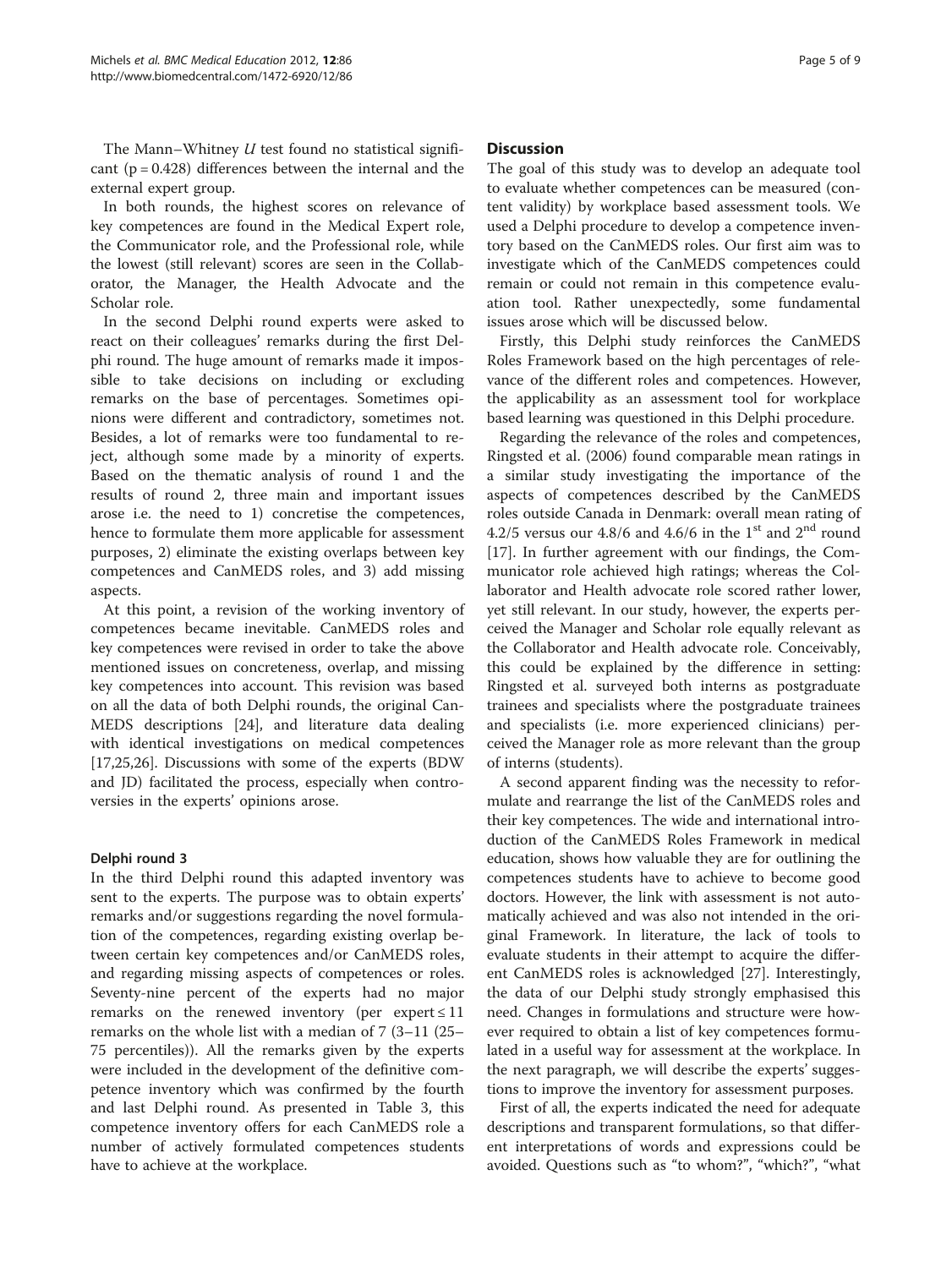| Key competence                                                                                                                              |  |  |  |
|---------------------------------------------------------------------------------------------------------------------------------------------|--|--|--|
|                                                                                                                                             |  |  |  |
| * has insight in required medical knowledge with regard to a clinical problem, i.e.:                                                        |  |  |  |
| • applies the acquired knowledge                                                                                                            |  |  |  |
| · applies medical decision making                                                                                                           |  |  |  |
| * efficiently applies acquired medical skills with regard to a clinical problem                                                             |  |  |  |
| * accomplishes a health care plan:                                                                                                          |  |  |  |
| · performs a relevant and adequate intake and anamnesis                                                                                     |  |  |  |
| · performs an efficient physical or other examination                                                                                       |  |  |  |
| · generates a differential diagnosis                                                                                                        |  |  |  |
| · efficiently gathers, analysis, and interprets data (from anamnesis, physical examination, and technical investigations)                   |  |  |  |
| · generates an accurate diagnosis                                                                                                           |  |  |  |
| · presents efficient treatment plans                                                                                                        |  |  |  |
| * generates an accurate, multidisciplinary health care plan with specific attention for patient's self care and follow up care              |  |  |  |
| * defines symptoms of the most common and critical diseases and recognises alarm symptoms<br>(also for differential diagnosis)              |  |  |  |
| * integrates the different CanMEDS roles                                                                                                    |  |  |  |
| * clearly and understandable reports a relevant, complete, systematic and accurate intake and anamnesis                                     |  |  |  |
| * writes reports concerning patients encounters in the medical record and in referral letters to other health care providers                |  |  |  |
| * can manage a patient record, and clearly and structurally provides (all) the information to other health care providers.                  |  |  |  |
| * verbally reports on patients encounters to other doctors and health care providers                                                        |  |  |  |
| * communicates scientific research in a clear, complete and structural way                                                                  |  |  |  |
| * communicates during a patient's encounter according to the rules of good practice                                                         |  |  |  |
| * establishes (and maintains) an empathic, trustful and ethical doctor-patient relationship and doctor-family relationship                  |  |  |  |
| * reflects on own communication skills and their progression                                                                                |  |  |  |
| * knows and involves the profile and competences of other health care providers                                                             |  |  |  |
| * actively takes part in team work                                                                                                          |  |  |  |
| * effectively contributes to the interdisciplinary teamwork concerning patient care, education and research                                 |  |  |  |
| * integrates following aspects with regard to team work:                                                                                    |  |  |  |
| • taking and giving responsibility                                                                                                          |  |  |  |
| • delegating and organising                                                                                                                 |  |  |  |
| · giving and taking suggestions to/of other health care providers                                                                           |  |  |  |
| · supporting the "chain-of-care" (increasing effective team work)                                                                           |  |  |  |
| • coping with conflicts between professionals                                                                                               |  |  |  |
| * reflects on teamwork and on respecting the opinions of other team members                                                                 |  |  |  |
| * reflects on self-care and the balance between work and personal development (work/private time management)                                |  |  |  |
| * ranks information in order of importance and urgency; responsibly prioritises, and motivates priorities<br>(professional time management) |  |  |  |
| * correctly and punctually deals with administrative and organisational tasks                                                               |  |  |  |
| * registers, classifies, and transfers patient related data in an effective (and trustful) way                                              |  |  |  |
| * uses information technology to:                                                                                                           |  |  |  |
| · optimise patient care and practice organisation - (patient related databases)                                                             |  |  |  |
| · stimulate "life long learning" – (medical databases)                                                                                      |  |  |  |
| * can work within the health care system and other care systems (welfare, justice) in Belgium                                               |  |  |  |
| * has insights in costs of medical care and their implication for society, patients and medical doctors                                     |  |  |  |
| * has insights in procedures for solicitations and contractual negotiations                                                                 |  |  |  |
| * reflects on: psychological, social, economical, biological, ethical, cultural, and religious aspects influencing patients' health         |  |  |  |
|                                                                                                                                             |  |  |  |

## <span id="page-5-0"></span>Table 3 The definitive competence inventory as confirmed by the experts in the last Delphi round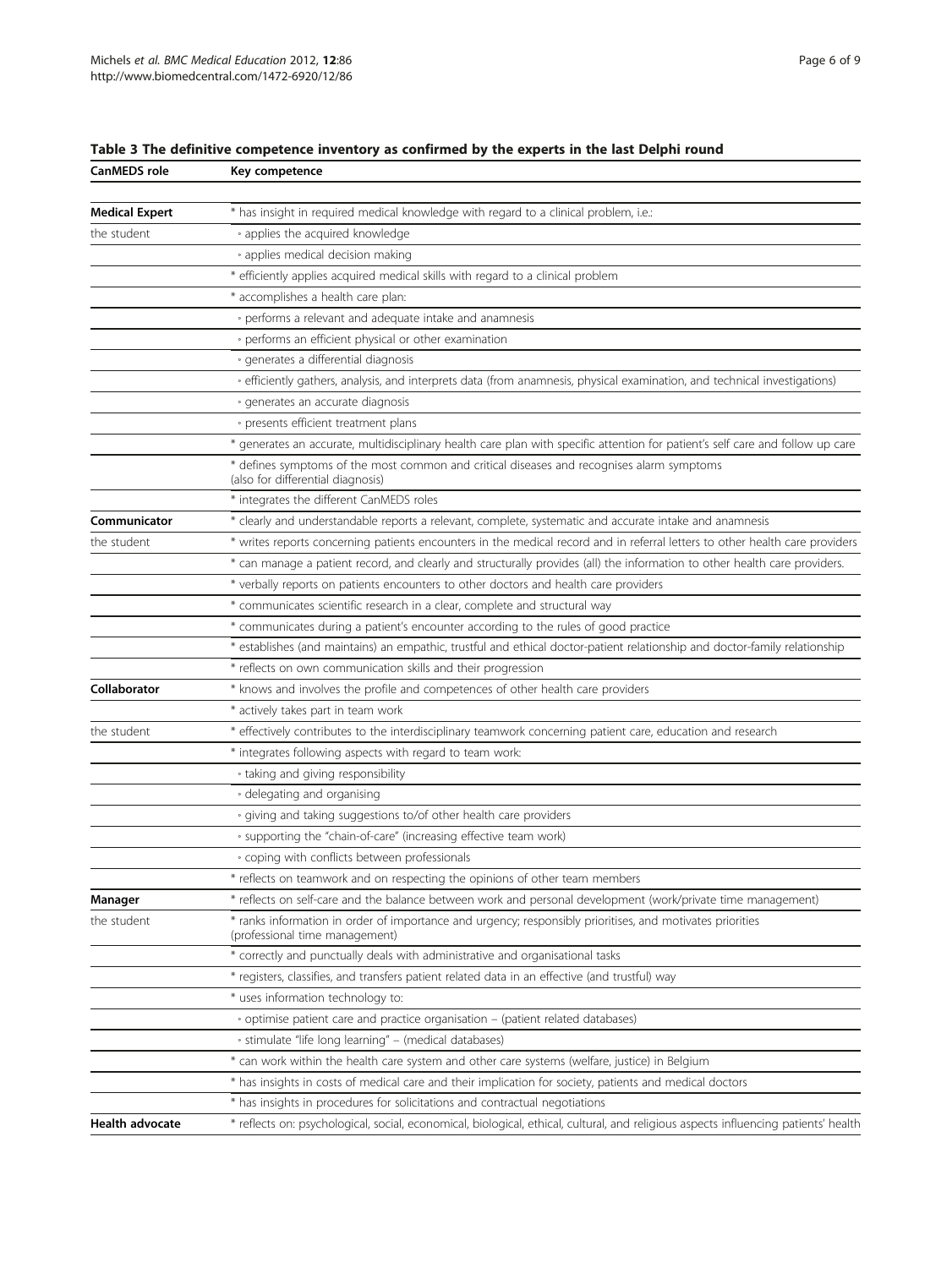| the student  | * attends to the individual patient and the population regarding health-related aspects (primary prevention)                                    |  |  |  |  |
|--------------|-------------------------------------------------------------------------------------------------------------------------------------------------|--|--|--|--|
|              | * deals with prevention and health promotion for the individual patient and the population (secondary prevention)                               |  |  |  |  |
|              | * has attention for patient safety                                                                                                              |  |  |  |  |
|              | * efficiently accompanies patients through the health care system and reasons in support of a decision making                                   |  |  |  |  |
|              | * prioritises the patient's benefits                                                                                                            |  |  |  |  |
|              | * involves and facilitates the accessibility of health care during daily practice, especially for vulnerable groups of patients                 |  |  |  |  |
|              | * reflects on critical incidents in doctor's practice                                                                                           |  |  |  |  |
| Scholar      | * poses relevant, practical and scientific questions with regard to patient care                                                                |  |  |  |  |
| the student  | * performs searches in medical scientific databases/sources in an efficient, purposeful and rapid way                                           |  |  |  |  |
|              | * questions the quality of consulted medical scientific databases/sources                                                                       |  |  |  |  |
|              | * adequately applies scientific information in decision making in doctor's practice                                                             |  |  |  |  |
|              | * development and follow up of a personal learning plan                                                                                         |  |  |  |  |
|              | · can critically reflect on daily performance in the doctor's practice                                                                          |  |  |  |  |
|              | · describes and analyses own personal learning needs                                                                                            |  |  |  |  |
|              | • applies an adequate learning method                                                                                                           |  |  |  |  |
|              | · self evaluates or evaluates with peers his learning results and remediates                                                                    |  |  |  |  |
|              | * assists in creating, spreading, and applying new medical knowledge and practice                                                               |  |  |  |  |
|              | * stimulates training of patients, family, students, trainees, other health care workers, population                                            |  |  |  |  |
|              | * adapts his functioning to societal evolutions in health care                                                                                  |  |  |  |  |
|              | * is open-minded towards "life long learning"                                                                                                   |  |  |  |  |
| Professional | * utilises the highest quality of care for his patient in an integral, upright and ethical way                                                  |  |  |  |  |
| the student  | * understands the meaning of and applies:                                                                                                       |  |  |  |  |
|              | · professional codes                                                                                                                            |  |  |  |  |
|              | • ethical codes and dilemmas (= uses an ethical frame)                                                                                          |  |  |  |  |
|              | · legal codes                                                                                                                                   |  |  |  |  |
|              | * reflects on                                                                                                                                   |  |  |  |  |
|              | • own behaviour                                                                                                                                 |  |  |  |  |
|              | · own professional attitude: shows willingness to offer medical care in an optimal, ethical, and patient centred way                            |  |  |  |  |
|              | · attitude and behaviour of others and evaluates this for himself                                                                               |  |  |  |  |
|              | · legal implications of patient care (patient rights, professional secrecy or professional confidentiality,<br>DNR-codes, end-of-life coaching) |  |  |  |  |
|              | · professional, ethical and legal codes                                                                                                         |  |  |  |  |
|              | * has an appropriate professional attitude and behaviour, demonstrating                                                                         |  |  |  |  |
|              | • honesty                                                                                                                                       |  |  |  |  |
|              | • integrity                                                                                                                                     |  |  |  |  |
|              | · engagement                                                                                                                                    |  |  |  |  |
|              | • respect                                                                                                                                       |  |  |  |  |
|              | · understanding, empathy                                                                                                                        |  |  |  |  |
|              | • altruism                                                                                                                                      |  |  |  |  |
|              | and remediates (himself) when needed                                                                                                            |  |  |  |  |
|              | * recognises his own limits, weaknesses or lacunas and can cope with these                                                                      |  |  |  |  |
|              |                                                                                                                                                 |  |  |  |  |

Table 3 The definitive competence inventory as confirmed by the experts in the last Delphi round (Continued)

is ...?", "in which way?" need clarifications and vague words like "appropriate" should be specified, for example "in conformity to the proposed rules" [[28\]](#page-8-0). Furthermore, the study confirmed the benefit of the use of active words and phrases, which are more functional for assessment. For example the use of "analyses data" instead of "can handle data".

Finally, the elimination of overlap was concluded to be necessary. Separating the CanMEDS roles and key competences makes them more usable for assessment offering clear guidelines to students and evaluators [[29](#page-8-0)]. Additionally, quality assurance of medical education programs emphasises a clear link between required outcomes and assessment criteria. This could be controversial, because it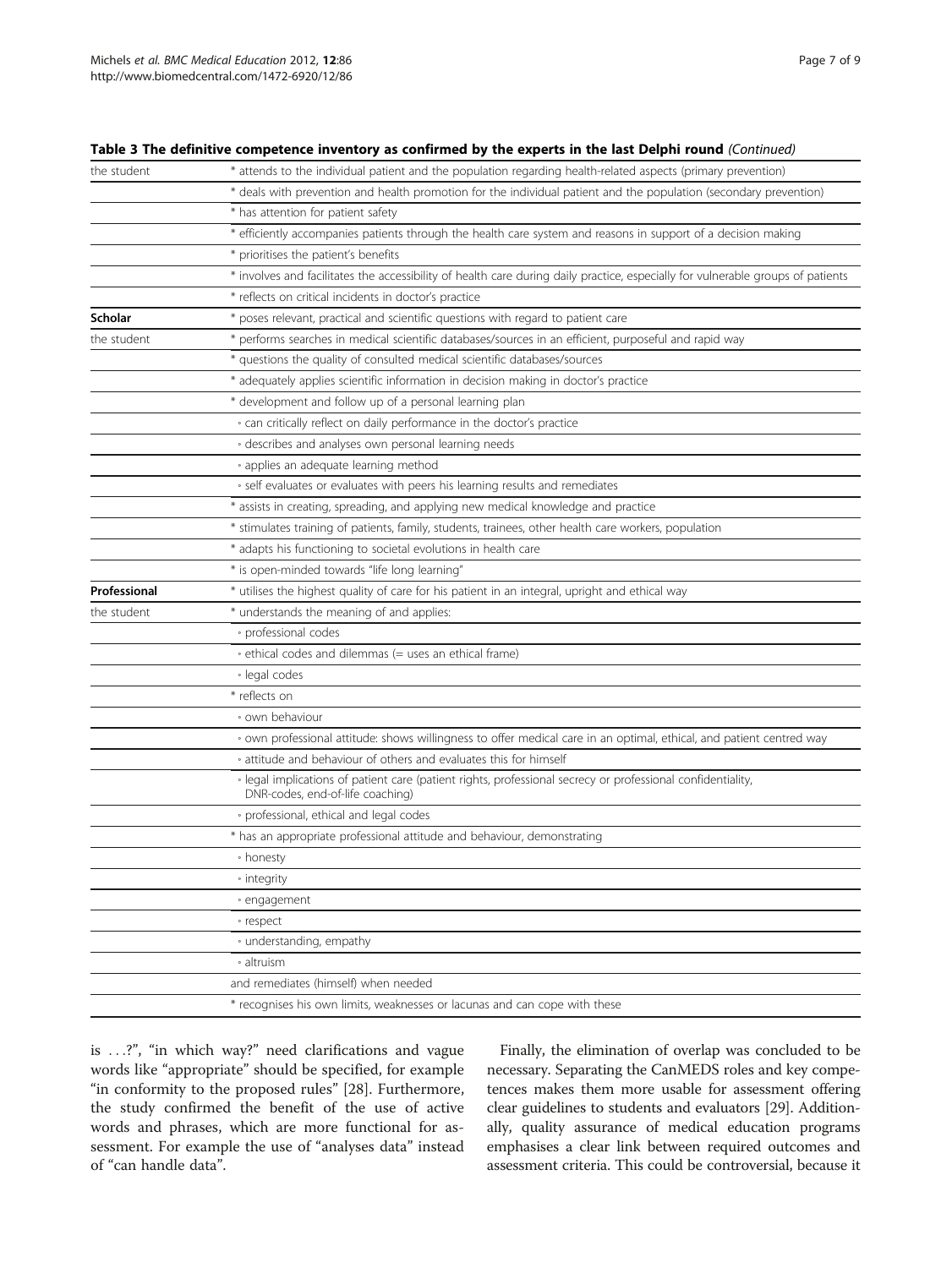<span id="page-7-0"></span>creates a possible risk to artificially divide roles and competences, and therefore lead to a fragmentation of performance [[30](#page-8-0)]. In a real and clinical context, overlap does exist and the CanMEDS Roles Framework visually expresses this by overlaying the leaves of the CanMEDS flower. In a recent review Lurie et al. (2009) state that no current measurement tool can assess the ACGME competences (another competence framework) independently of one another [\[31](#page-8-0)]. Actually, this points to the well known difficult balance between the necessity for objective assessment of the competences and the existing reality, i.e. how students and doctors perform in the clinical context. In our opinion, both approaches are complementary. We propose our novel, and on research based competence inventory as a tool to assess the different competences by a portfolio in order to prevent subjective and/or exclusively holistic assessment at the workplace and to clarify and specify the key competences. Nevertheless, we realise that in the next step the compromise between a practical and feasible approach and the real clinical/medical context needs to be dealt with. In a follow up study, we will try to aggregate items in order to cluster competences that are clustered in the real clinical context as well. Next, the value of the inventory will be further investigated by validating the content of portfolios in different settings: by working together with several medical schools from abroad, the generalisability of our inventory will be tested.

The limitations of this study need to be acknowledged. Notably the fact that this Delphi study was started up with the Flemish version of the CanMEDS roles [[22\]](#page-8-0). As this is not an exact translation of the original CanMEDS – presumably the difference in cultural identity makes this impossible – it could be argued that generalisation and usability in an international context is limited. Accordingly, we consider the development of the inventory at a single medical school as a limitation of this study. Besides, the experts might have kept in mind one type of portfolio in a specific clinical setting while participating in the Delphi process. Finally, the fact that the faculty members approved to introduce the CanMEDS framework when reforming the curriculum, could be seen as a bias.

Nevertheless, this study did not intend to support neither to criticise or disconfirm the CanMEDS. Rather we encouraged the experts to have a closer look at the Can-MEDS roles and key competences with respect to workplace based assessment at an undergraduate level. We also selected experts with international expertise and all the experts were informed about the purpose of the study and were encouraged to have an open view. Additionally, the fact that experts scored the relevance differently in the second Delphi round as compared to the first, supports the efficacy of a Delphi procedure. In other words, respondents effectively took into account opinions of their colleagues, and if felt necessary, modified their own first opinion in a safe and anonymous environment without peer pressure. In this respect, our results and the developed inventory may be relevant to other institution who are working or plan to work with the CanMEDS Roles Framework.

#### Conclusion

A competence inventory, starting from the CanMEDS competence framework, was developed using a Delphi procedure specifically focusing on assessment by a portfolio in clinical settings. This study has reinforced the importance and relevance of the CanMEDS roles but has also demonstrated the necessity of adapting such inventories in measurable and concrete items. If not, the applicability of the CanMEDS roles and key competences with regard to assessment at the workplace seems rather limited.

## Additional file

[Additional file 1: Table S1.](http://www.biomedcentral.com/content/supplementary/1472-6920-12-86-S1.docx) The starting document for the 1<sup>st</sup> Delphi round, based on the Flemish translation of the CanMEDS roles [23].

#### Competing interests

The authors declare that they have no competing interests.

#### Authors' contributions

NM was the main investigator. She contributed on the study design, the data collection, the data analysis, and was the main manuscript writer. JD, ED, LVG, LB, and BDW contributed on the study design and manuscript corrections. BDW contributed on the data analysis. All the authors approved the final version of the manuscript.

#### Acknowledgements

We would like to express our gratitude to all the experts who cooperated in this study.

#### Author details

<sup>1</sup>Skills Lab, Faculty of Medicine and Health Sciences, University of Antwerp, Campus Drie Eiken – D.R.314 – Universiteitsplein 1, Antwerp 2610, Belgium. <sup>2</sup> <sup>2</sup>Educational Department and Faculty of Medicine and Health Sciences, University of Antwerp, Middelheimcampus – M.A.211 – Middelheimlaan 1, Antwerp 2020, Belgium. <sup>3</sup>Department of Educational Development and Research, Faculty of Health, Medicine and Life Sciences, Maastricht University, PO Box 616, Maastricht 6200MD, The Netherlands. <sup>4</sup>Department of Diabetology, Metabolism and Clinical Nutrition, Antwerp University Hospital, Wilrijkstraat 10, Antwerp 2650, Belgium. <sup>5</sup>Faculty of Medicine and Health Sciences, University of Antwerp, Campus Drie Eiken, D.S.034 – Universiteitsplein 1, Antwerp 2610, Belgium. <sup>6</sup>Skills Lab, Faculty of Medicine and Health Sciences, University of Antwerp, Campus Drie Eiken, D.T.226 -Universiteitsplein 1, Antwerp 2610, Belgium.

#### Received: 10 February 2012 Accepted: 6 September 2012 Published: 14 September 2012

#### References

- 1. Frank JR, Danoff D: The CanMEDS initiative: implementing an outcomes-based framework of physician competences. Medical Teacher 2007, 29(7):642–647.
- 2. Swing SR: The ACGME outcome project: retrospective and prospective. Medical Teacher 2007, 29(7):648–654.
- 3. Tomorrow's Doctors. London: General Medical Council. Available at: [http://www.gmc-uk.org/static/documents/content/GMC\\_TD\\_09\\_\\_1.11.11.pdf.](http://www.gmc-uk.org/static/documents/content/GMC_TD_09__1.11.11.pdf)